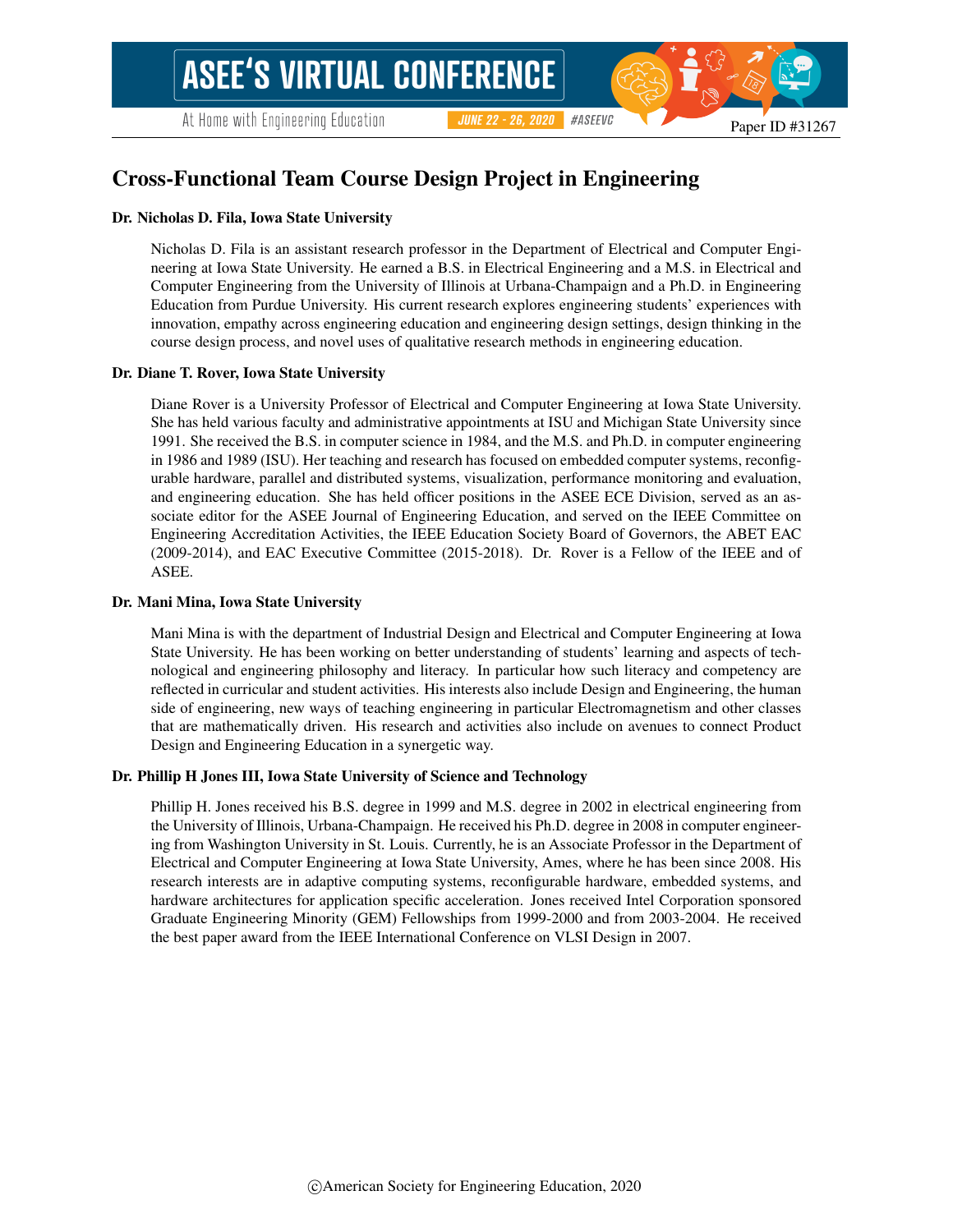# **Designing a Course Together: A Collaborative Autoethnographic Study of a Cross-Functional Team Course Design Project in Engineering**

This work-in-progress research paper describes an ongoing community autoethnographic study that explores the intersection of cross-functional teamwork and design thinking within the course design process. This paper intends to give the reader an overview of the ongoing study but is not presented in the full autoethnographic form, save for individual sections attributed to their primary authors.

**Mani:** Read at your own risk!

### **Motivation for Investigating Experiences of Team Course Design**

**Nick:** Recent years have seen an increase in collaboration among educators when designing and implementing courses. In part, this increase responds to the multifaceted and dynamic nature of engineering work. By engaging multiple educators across disciplinary boundaries, we can create more robust and responsive learning experiences for our students as they prepare to engage with an ever-changing world [1],[2]. This increase also responds to the diverse nature of course design and implementation, in which educators often take different approaches [3],[4] and fulfill a variety of functional roles [5]. By working together, educators can focus on specific facets and learn from others. Yet, designing a course together can be challenging. Some have noted challenges in resolving pedagogical, ideological, and functional differences [3]. Others have also reported time management challenges and concerns over autonomy [2]. In our experience, reward structures, personal bandwidth concerns, and collaboration dynamics can also play a role.

We (the authors) have begun engaging in a novel cross-functional team structure, informed by design thinking, to support more rewarding, responsive, student-centered, and productive course design and teaching experiences. This structure, while informed by prior work [5],[6], was novel and experimental in an engineering education context. Thus, we sought to understand how this structure informed the course design process and our experiences therein, and how it might apply to other engineering educators. To do so, we used the emergent research method of community autoethnography [7]. This technique allowed us to deeply investigate our experiences in the novel culture created through team course design and generate insights that might inform a broader community of individuals who experience related cultures.

### **Identifying a Method for Team Course Design**

**Diane:** This study exists within the context of the electrical and computer engineering (ECE) department at Iowa State University. As part of a departmental initiative, we have begun to utilize cross-functional course design teams (x-teams) to redesign several core courses. The xteam instructional model shifts the paradigm from the traditional single-instructor course, in which an ECE professor designs and teaches the course, to a multi-designer model with either single or multiple teachers. This model is inspired by the work of Bess and associates [5]; he argued that the notion that college teachers are only lecturers has become greatly outdated in higher education since the instructional process is complex and demanding and requires a range of expertise that cannot be expected from any single individual [8]. Twenty years since its publication in 2000, their argument is even more compelling. Bess identified seven major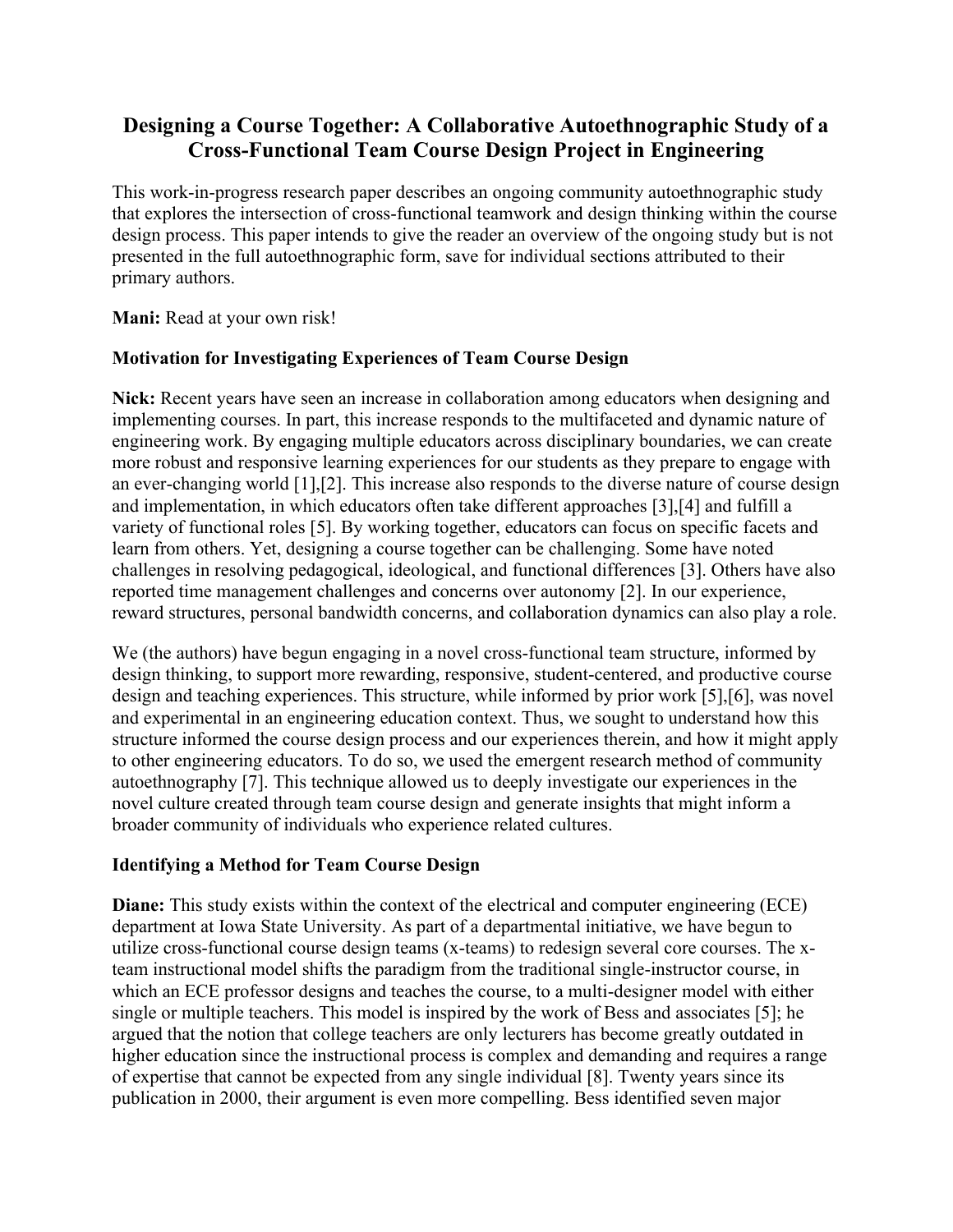domains in the process of teaching: 1) Pedagogy, 2) Research, 3) Lecturing, 4) Leading discussions, 5) Mentoring, 6) Curricular and co-curricular integration, and 7) Assessment. He recommended a style of team teaching in which faculty form teams of specialists based on these domains of process knowledge. Aspects of the model are put into practice to varying extents when multiple faculty, staff, and students are involved in the development and delivery of a course. Increasingly today's flipped classrooms are involving process experts in course development, more commonly as a service orthogonal to a particular course. Features may be glimpsed in Stanford's ME218 Informal Learning Loops via coach and expert roles [9], and in programs from Harvard [10] and ASEE (I-Corps L) [11].

**Nick:** Within the x-team structure, we also attempted to leverage design thinking to support a more student-centered, creative, and adaptive process [6]. Design thinking has been previously leveraged in course and curricular design contexts through several process-focused models [12],[13]. Here, we attempted to enact a more holistic approach, informed by a research-based design thinking framework [14] that emphasized five themes (user focus, problem framing, visualization, experimentation, and diversity) across three levels (tools, practices, and mindsets). This approach involved exploring tools, practices, and mindsets as they supported the five themes. Thus, while we leveraged extant understanding of design thinking within a course design context, we also attempted to adapt such methodologies within the x-team structure and understand how and why such adaptations might inform our team (i.e., using autoethnography).

### **Using Community Autoethnography**

**Nick:** Autoethnography is a research method that emphasizes using autobiographical writing to analyze one's experiences within culture and, more broadly, inform understanding of a culture or cultural experience [15]. Here, writing serves as both data collection and analysis, with each iterative cycle further enhancing our understanding of our experiences within the x-team culture and pointing to new considerations for future writings and revisions. This blurring of lines between participant and researcher has caused some to challenge the rigor of autoethnography as a research method [15], especially within engineering education [16]. However, this blurring has become essential to us as we have explored the nuances of experiences and perspectives only accessible to those within the x-team.

More specifically, we have employed a community autoethnography approach [7]. This approach emphasizes two facets in addition to individual autoethnographic studies. First, community autoethnography engages participation among multiple actors; here important because of the collaborative nature of the course design project. Second, community autoethnography promotes team-building. Pragmatically, this has become important as a tool to aid our course design process. However, we have also found that through building trust and understanding others' perspectives, we have been able to reflect on our own experiences in new ways and deepen understanding of our shared cultural experiences.

**Mani:** We enacted community autoethnography through an iterative process that emphasized movement between individual and team reflection. The process started with each team member writing and reflecting on a shared topic. These topics were each agreed upon by the team based on salient topics identified in previous writings and discussion. We encouraged each team member to reflect upon his or her experiences, uncertainties, surprises, and interactions.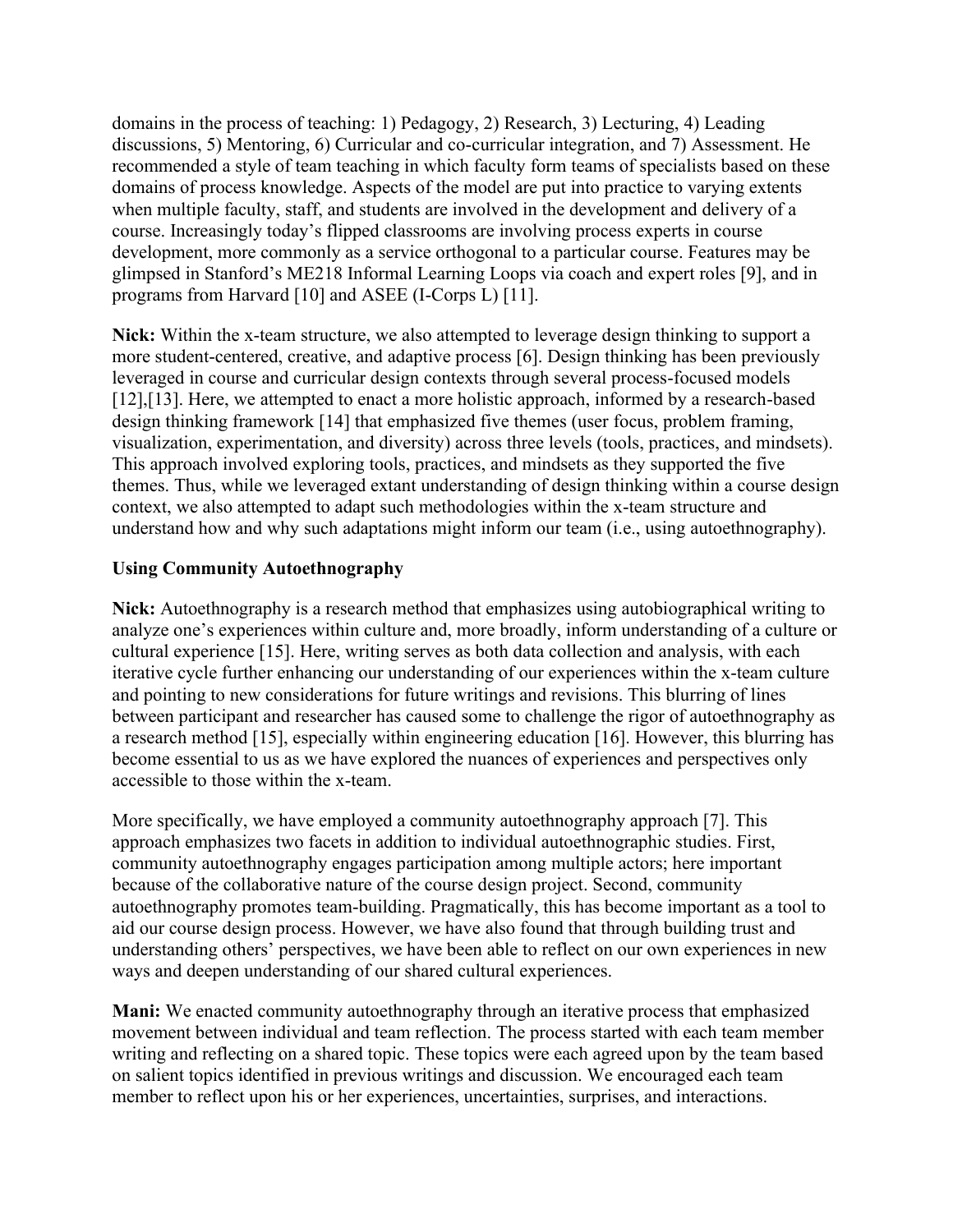Approximately every two weeks, we met to read and discuss each other's writings, to see and engage with their perspectives and their experiences. As we all wrote, read, and shared, and we became comfortable with our perspectives, the ideas of others, and their approaches. We found overlaps, connections, and distinctions. We then made recommendations for each other to consider in revising their previous writings and set new prompts for future writings.

Throughout this process, we engaged an iterative, reflective cycle that shifted our focus between individual experience, shared experience, and extending the experience. Our cycle could be summarized as follows: (1) confront the self through individual autobiographical writings, (2) let go of the self when sharing reflections with others, (3) own the experience together when reading and discussing reflections as a team, (4) let go of the shared experience when considering broader connections, and (5) create a holistic vision of collaboration and course design, including how it might be shared and communicated across external cultures (e.g., department, other universities, global engineering education cultures).

### **Emerging Themes**

**Nick:** As we continue to reflect and write, we draw new insights about ourselves, our team, and that team's place in the larger cultures (e.g., department, college, and discipline). Each cycle brings us closer to the nuanced vision that signifies meaning for both us and others in the field. Currently, five themes have emerged. To identify these themes, we engaged in an iterative thematic analysis process [17] using our initial writings as data. The themes are presented here, briefly, with example excerpts from our initial writings. It should be noted that each authors' experience of the themes differed in some way and may further differ from others experiencing similar contexts and cultures. Thus, we intend this presentation as a snapshot of the larger, ongoing autoethnographic study and a collection of ideas around which readers might begin to reflect and connect to their own contexts.

### *Responding to Uncertainty*

**Nick:** The first theme reflects the uncertainty inherent in developing a shared vision for the course. At a basic level, we all agreed. We wanted to make the course more student-centered. We wanted to incorporate more professional formation elements. We wanted to use the course and the x-team to support larger departmental change in how both students and instructors approach courses. Yet, when we reflected on what that change might be and how it might manifest, we recognized inconsistencies in both between ourselves *and* within ourselves. Mani described this in an early writing.

**Mani:** *Change at the early stage is a hope, it is a vision, and it is assumed to be GOOD! Why not? As different perspectives are presented... I feel the specter of change… Giving us hope, giving us perspectives, and providing us a reason to move on… Change! What is it? How is it? Should we change the class? Where do we start? What are our guidelines?*

### *Navigating the team*

**Nick:** The second theme focused on understanding and interacting with the team. This included attempting to understand and engage with others' (not always obvious) perspectives, explore team dynamics, and investigate the role oneself and others play or might play. Here, I wrote of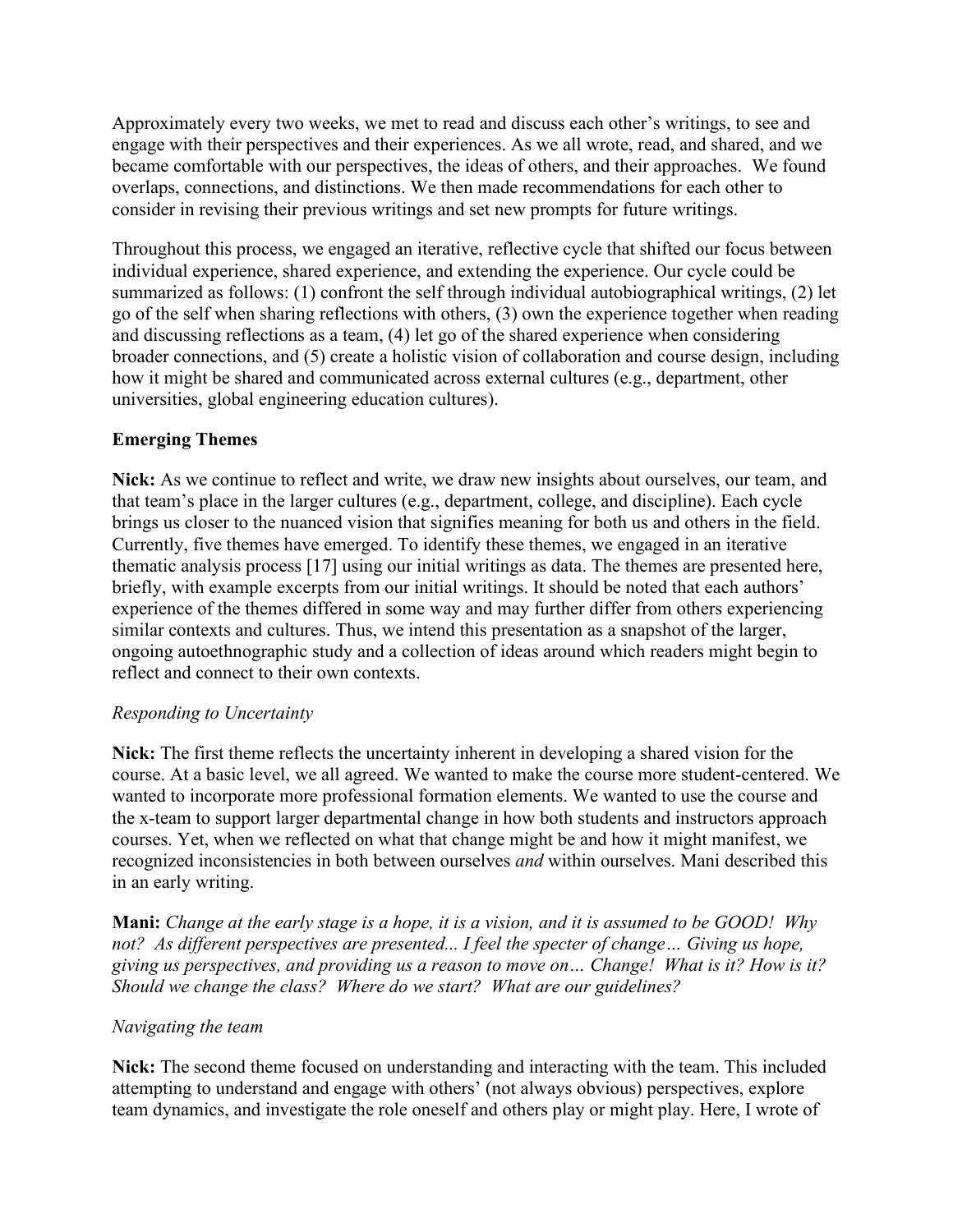my attempts to understand Diane and how those thoughts affected my consideration of my own place on the team.

*Yet, her almost Quixotic optimism seems to conflict with her recognition of the reality of innovation in engineering education (entrenched dogma, the massive undertaking course change is). She says, "Let's not go crazy!" and champions focusing on a few smaller changes. I'm excited to work with and learn from these people, but I think, "How are we ever going to get anywhere?" Especially if we can't resolve our own inner tensions and uncertainties. At present, I certainly can't resolve my own competing roles as a former student, backwards design enthusiast, empathy researcher and advocate, and budding design thinking expert who's trying to figure out where that might fit in.*

### *Navigating the self*

**Nick:** This theme coupled with the previous theme by reflecting one's considerations of their own perspectives and approaches as mirrored back to them by their experience on the team. Here, for example, Diane echoed our tendency to reflect on prior course design practices and consider how oneself might be changed and work towards change as part of the x-team process.

**Diane:** *I have been surprised with some of my own difficulties in breaking my habits of course design to embrace and fully utilize design thinking strategies in course redesign. I'm not sure whether it's simply that old habits are hard to break, or more time is needed for training, or I need to sharpen my own learning skills.*

### *Navigating the system*

**Nick:** In addition to navigating the team and the self, our experience in the x-team incorporated considerations of the larger system within which the x-team resided. In part, this system featured the status quo of engineering instruction at a general level. More frequently, we considered the role the x-team played in our more immediate departmental culture; how this culture informed our process and experience and, as Phillip noted, how our process and experience might inform the departmental culture.

**Phillip:** *For the concept of cross-functional teams to last, it must operate within a culture that wants to improve through a change process. Thus, x-teams must play a major role in creating and maintaining such a culture... Our current x-team has made some small attempts at enacting this change in department culture (a few faculty activities at retreats and faculty meetings), but thus far they have been fairly weak with respect to what I believe we are capable.*

### *Process*

**Nick:** The final theme reflects growing awareness of the course design process, particularly design thinking elements, and how they may be enacted and successful. Often, this theme incorporated not only what was successful but how and why it became successful.

**Phillip:** *I was then surprised once I started to get the mindset and purpose of DT [design thinking] tools how incredibly useful DT tools could be in generating ideas and uncovering aspects of problems had not been initially thought of… I was surprised how these tools can be*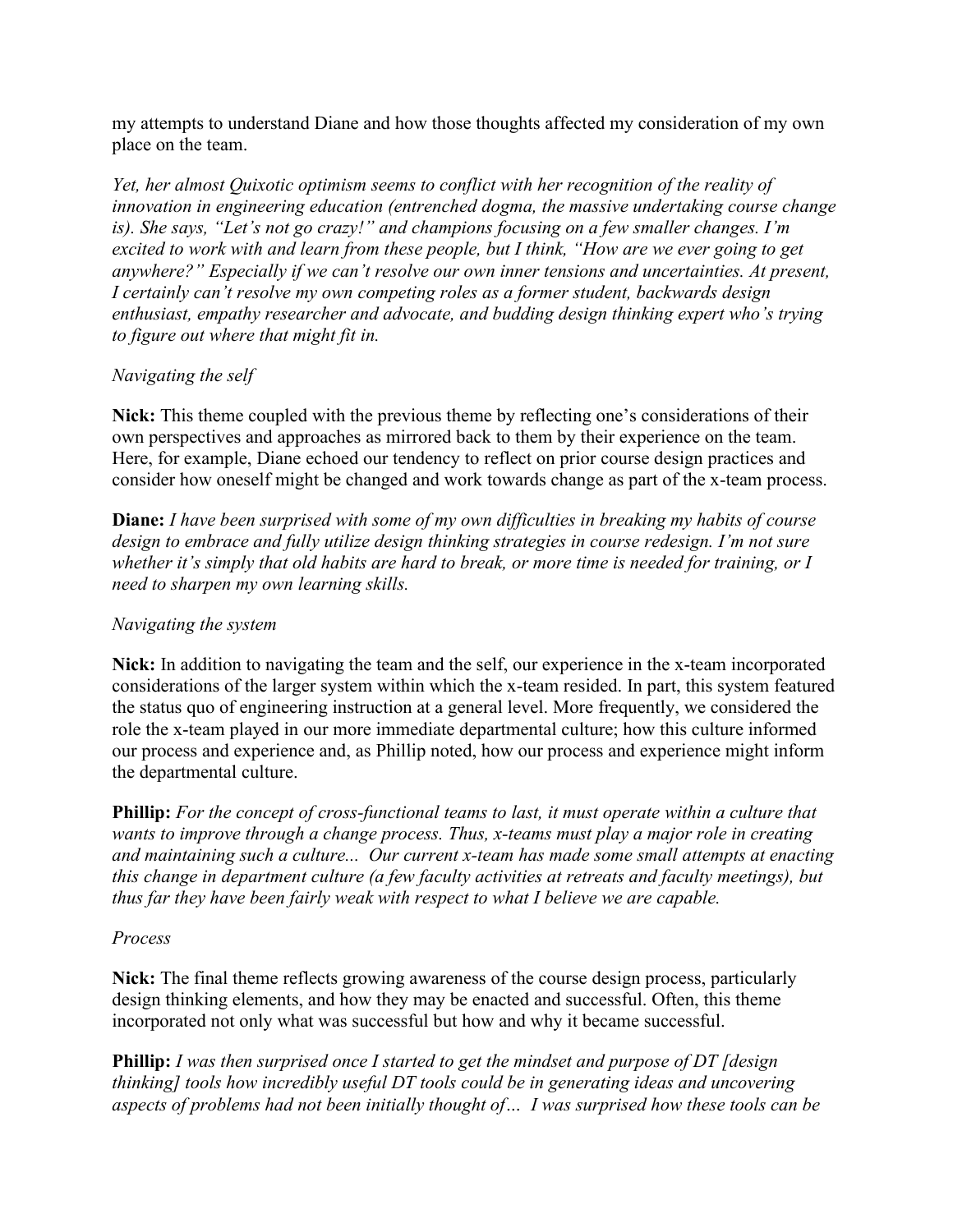*used to help those with diverse expertise work together as a team within a shared framework, and aid in seeing the bigger picture view of a problem being solved, and also digging in to the low-level details for how to solve the problem, and identify new aspects of the problem that are important.*

## **Closing Discussion**

**Nick:** This work-in-progress paper has presented an ongoing study that investigates how a team of engineering educators has crafted and experienced a cross-functional, design thinking-inspired course design process through community autoethnography. The five themes presented (uncertainty, navigating the team, navigating the self, navigating the system, and process) are preliminary and will continue to evolve. Still, these themes demonstrate connections to extant literature (e.g., challenges working across approaches and functional roles [3]) as well as extensions of prior knowledge (e.g., the role of reflecting on and questioning one's prior perspectives and approaches). We encourage other educators to explore these themes in their own course design experiences as we continue to explore and expand them in our autoethnographic study and collaborative course design experiences.

### **Acknowledgment**

This material is based upon work supported by the National Science Foundation under grant number EEC-1623125. Any opinions, findings, and conclusions or recommendations expressed in this material are those of the authors and do not necessarily reflect the views of the National Science Foundation.

# **References**

- [1] Jamieson, L. H., & Lohmann, J. R. (2012). Innovation with impact: Creating a culture for scholarly and systematic innovation in engineering education. Washington, DC: American Society for Engineering Education. Retrieved from http://www.asee.org/aboutus/theorganization/advisory-committees/Innovation-with-Impact
- [2] Vesikivi, P., Lakkala, M., Holvikivi, J., & Muukkonen, H. (2019). Team teaching implementation in engineering education: teacher perceptions and experiences. *European Journal of Engineering Education*, *44*(4), 519-534.
- [3] Shibley, I. A. (2006). Interdisciplinary team teaching: Negotiating pedagogical differences. *College teaching*, *54*(3), 271-274.
- [4] Ziegenfuss, D. H. (2007). A phenomenographic analysis of course design in the academy. Journal of Ethnographic & Qualitative Research, 2, 70–79.
- [5] James L. Bess and Associates, *Teaching Alone, Teaching Together: Transforming the Structure of Teams for Teaching*, Jossey-Bass, 2000.
- [6] Authors (to be added to final manuscript)
- [7] Toyosaki, S., Pensoneau-Conway, S. L., Wendt, N. A., & Leathers, K. (2009). Community autoethnography: Compiling the personal and resituating whiteness. *Cultural Studies? Critical Methodologies*, *9*(1), 56-83.
- [8] D. T. Rover, "Taking our Own Advice: Team Teaching," Academic Bookshelf, *ASEE Journal of Engineering Education*, 91(3), 2002, pp. 265-266.